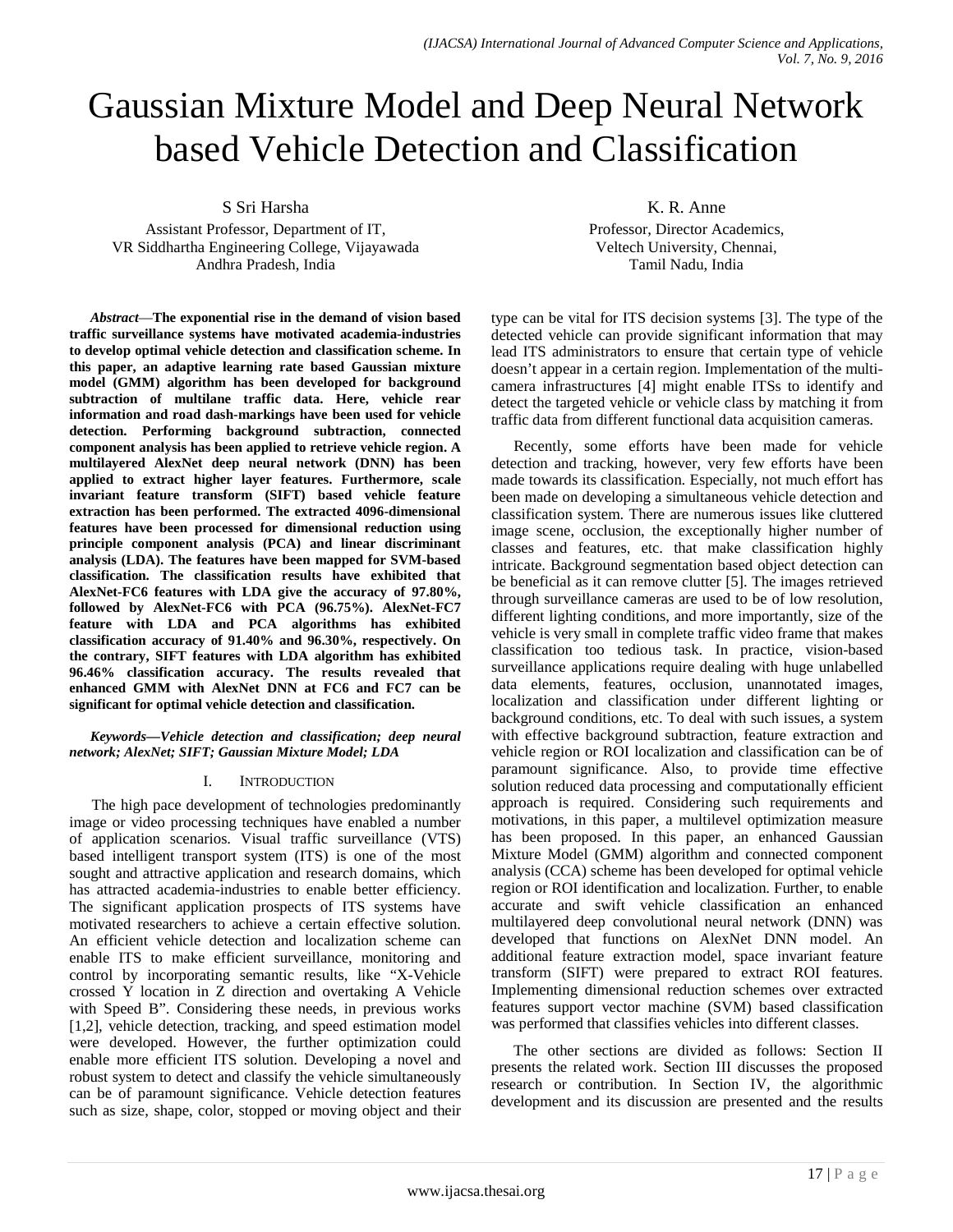obtained are given in Section V. Section 6 presents conclusion and future work. References used are presented at the last of manuscripts.

# II. RELATED WORK

Recently a vision based model for vehicle detection, feature extraction and classification were developed in [6], where researchers applied GMM with Hole Filling algorithm for vehicle detection, Gabor kernel based feature extraction and Multi-Class classification. To deal with dense vehicle classification, a vector sparse coding scheme with SVM was proposed in [7]. Applying sparse coding technique, they projected features to the high dimensional vector that assisted SVM to perform better classification. The combined shape and gradient feature based classification was proposed in [8][9]. To perform shape-based classification, at first they performed background subtractions and obtained shape features from silhouettes in the omnidirectional video frames. Similarly, for gradient based classified Histogram of Oriented Gradients (HOG) Features were obtained, where researchers found that the combined features based classification can be more useful than the individual feature based classification. The features like geometry, number plate location and shape was used as input of dynamic Bayesian network (DBN) for vehicle classification [10]. Researchers applied GMM to calculate the probability distribution of features. However, they could not address the detection issues under varying illuminations and frame dynamicity. A sparse learning based vehicle detection and classification model were proposed in [9]. Later, in [11] sparse coding and spatial pyramid matching scheme were used for vehicle classification, where they extracted the patch based sparse features using a discriminate dictionary. The extracted features were classified using histogram intersection kernel based SVM classifier. An integrated vehicle detection and classification model was proposed in [12] where multiresolution vehicle recognition (MRVR) scheme was introduced to support cascade boosted classifiers for vehicle classification. The combined feature including HAAR and HOG was used for vehicle detection and classification [13]. The concept of multifeature fusion was proposed in [14], where authors combined local as well as global feature of the detected vehicle region or ROI. In their work, they applied SIFT for local feature extraction and PCA based global feature extraction process. The combined features were used for classification using SVM [14]. To increase accuracy, researchers [15][16] used higher layer features of the deep neural network (DNN). Researchers [15] extracted PHOG and LBP-EOH using DNN. They combined these features for classification. An appearance based vehicle classification scheme has been developed in [17], where vehicle front features has been applied for classification using semi-supervised CNN algorithm. On the contrary, in this paper, the rear information and lane dash line information have been applied to perform multi-lane vehicle detection. Also, it deals with occlusion issues. A shape-based multi-class classification scheme has been proposed in [18] where the concavity property of vehicles such as buses and sedans was used for classification. Authors in [19] applied a Deep Belief Networks (DBN) based vehicle classification. They have used key features such as image pixel value, HOG features and Eigen features to perform classification. An approach named cascade classifier ensemble has been suggested in [19] for vehicle classification. As the first ensemble, they applied classifiers such as SVM, K-NN, random forest and multiplelayer perceptrons (MLPs) for vehicle classification.

Recently, real-time vision-based vehicle detection and the classification system were proposed in [20], where a simple morphology-based approach has been formulated for ROI detection. To deal with vehicle occlusion issues, they applied the ROI accumulative curve method and Fuzzy Constraints Satisfaction Propagation (FCSP). Retrieving the Time-Spatial Images (TSI) from the surveillance video, they eliminated shadowed region using SVM and Deterministic Non-Model Scheme (DNMS). A combined model to perform vehicle detection, tracking, classification, counting has been proposed in [21]. In [16], researchers applied conventional median filter and Otsu method based background subtraction for vehicle detection. However, they could not address the problems introduced due to illumination change and background features variations. To deal with these issues, GMM scheme can be a potential alternative for background subtraction [6][10], however, traditional GMM scheme remains questionable especially with dynamic frame movement and varying illumination conditions because of its fixed learning rate and pixel saturation issues. To deal with this in this paper, an adaptive learning rate based GMM model has been developed for vehicle ROI detection. On the other hand, the direct deep neural network (DNN) implementation for vehicle detection and classification is highly intricate and almost impractical. Therefore, in this paper an enhanced AlexNet DNN with CaffeNet model [22] has been developed that enables optimal vehicle detection and classification, even with huge dataset. Considering the effectiveness of the SVM classifier, in this paper, 10-fold cross-validation scheme has been applied to achieve accurate classification performance.

# III. CONTRIBUTION

In this paper, a robust vehicle detection and classification system has been developed for vision-based surveillance system to be used for ITS purposes. In fact, the presented work is a multilevel optimization effort where numerous optimization efforts have been introduced on a different phase of vehicle detection and classifying. The proposed approach includes enhanced GMM (adaptive learning rate) based background subtraction and vehicle detection, CCA based ROI identification or localization, DNN model; AlexNet and CaffeNet based feature extraction, dimensional reduction and SVM based efficient vehicle classification. To perform vehicle localization in image and occlusion avoidance, the vehicle's rear features along with lane dash markings have been applied. Once performing background subtraction, to reduce irrelevant blob presence, CCA has been applied that eventually achieves precise vehicle region or ROI. To extract ROI features, an enhanced DNN algorithm has been applied based on convolutional neural network (CNN) principle. Here, AlexNet DNN model [23] extracts multidimensional features at the higher DNN layers (Fig. 3). In existing works [23], DNN has been used for vehicle classification using different datasets [24]. However, AlexNet can't be applied directly as in practical situations the labeled data used to be smaller than the DNN parameters. In generic DNN based approaches the probability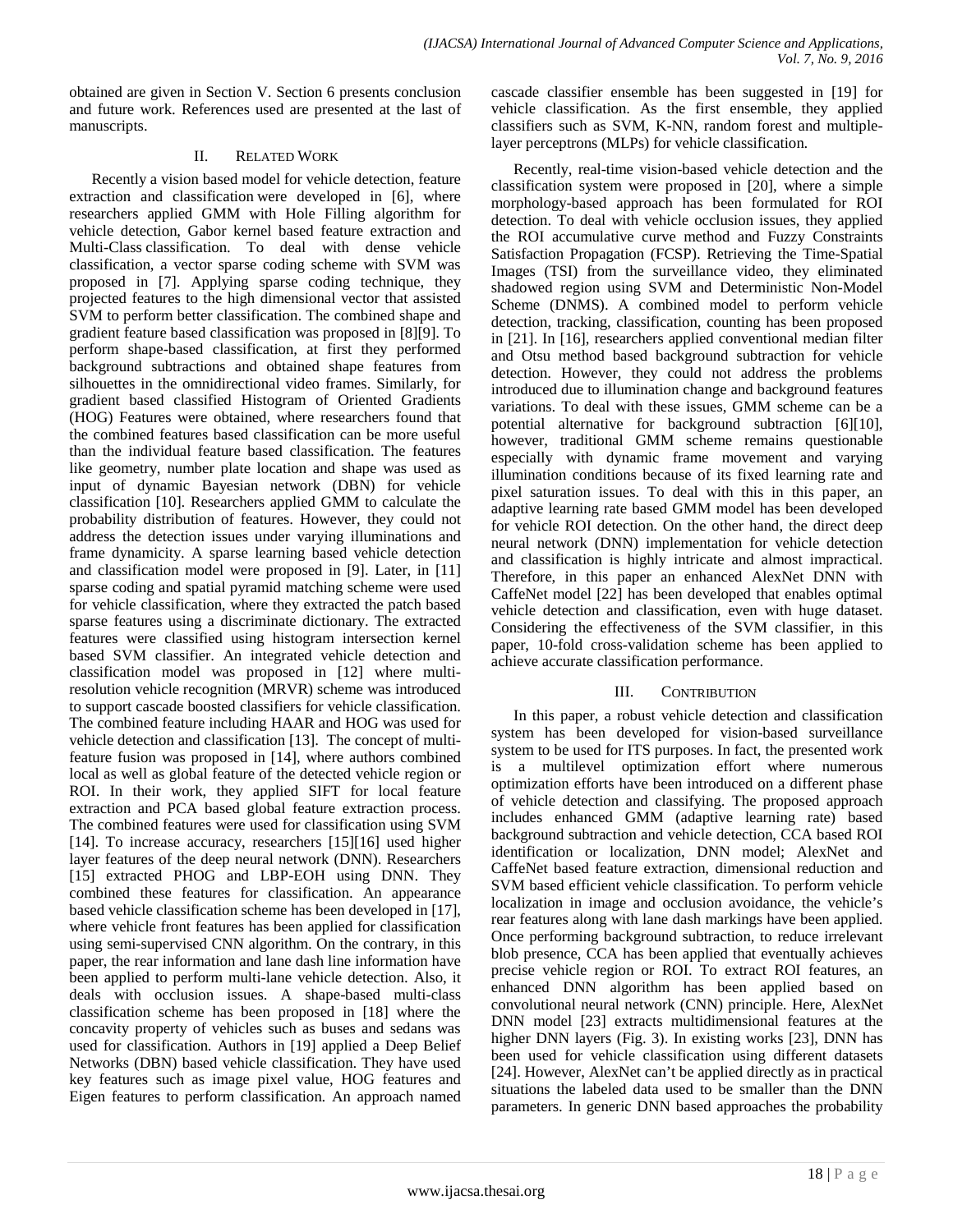*(IJACSA) International Journal of Advanced Computer Science and Applications, Vol. 7, No. 9, 2016*

of degraded accuracy and over-fitting can't be ignored. To deal with this issue, in this paper, CaffeNet [22] with AlexNet DNN has been used that enables optimal performance even with general purpose computing systems. In practice, due to higher unannotated data, performing DNN learning and classification is a tedious task. To deal with such issues, multilayered DNN has been implemented and trained over large scale labeled vehicle dataset that enables swift and accurate data classification. In this work, the ROI features have been retrieved at each layer of the trained DNN (Convolutional Layer-1 to Layer-5 and Fully Connected Layer 6 and Layer 7). Since, features at the higher layers (fully connected 6, 7 and 8) of DNN used to be more informative [16] and therefore a set of 4096-dimensional features have been retrieved for individual vehicle image at FC6 and FC7 (Fig. 3). Recently, researchers [25] suggested that SIFT features can also enable accurate classification; therefore in this paper, 4096 SIFT feature descriptors have been obtained from each image, which is equivalent to AlexNet FC6 and FC7 features. The extracted features have been projected to the dimensional reduction schemes, the principle component analysis (PCA) and linear discriminant analysis (LDA). After dimensional reduction with PCA and LDA individually, the retrieved AlexNet features have been projected to the polynomial kernel based SVM classifier for vehicle classification. Similarly, SIFT feature vectors have been used as input of SVM for classification. The detailed discussion of the proposed vehicle detection and classification system is presented in the following sections.

### IV. SYSTEM MODEL

This section discusses the overall development and implementation of the proposed enhanced GMM and DNN based vehicle detection and classification system (Fig. 1). Fig. 1. Proposed vehicle detection and classification system

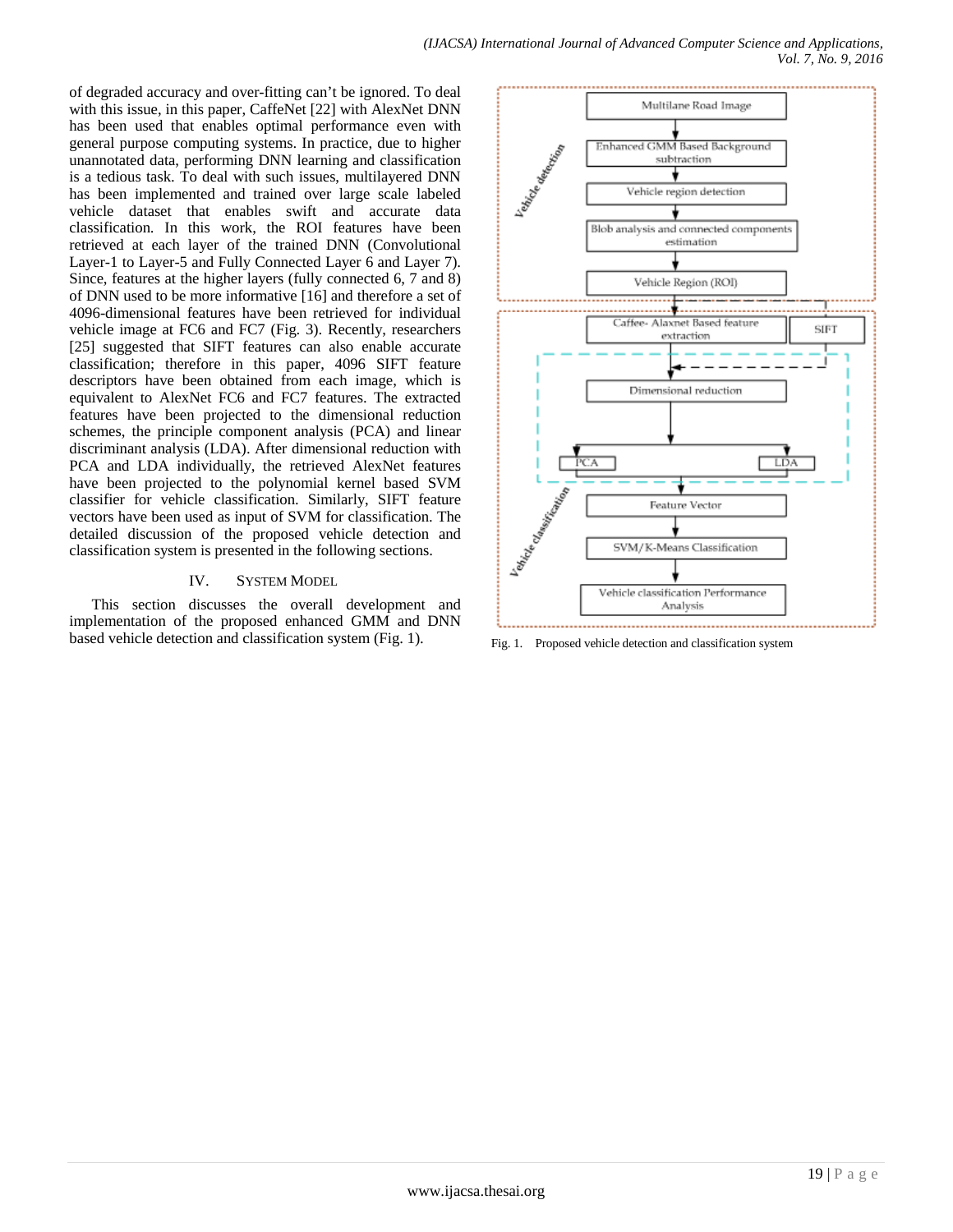The overall proposed model comprises four sequential phases. These are:

- *A. Vehicle detection,*
- *B. Feature extraction,*
- *C. Dimensional reduction and*
- *D. Classification*

The discussion of the proposed methodology is presented as follows

#### *A. Vehicle Detection*

This section discusses the proposed vehicle detection mechanism.

*1) Multilane road image retrieval:* In this work, the vehicle image data has been obtained using static a camera placed on the road side. In real-time vision based surveillance applications, occlusion plays a significant role for limiting the efficiency. To deal with such issue, vehicle's images with rear information including lane dash line marking have been collected. It enables the proposed approach to detect and classify multilane vehicles. The dash line detection makes it feasible to detect occluded vehicles and their exact location. The camera has been placed in such a way that it takes the rear view of vehicles images on multiple lanes of the highway. To detect or localize the vehicle on image, background subtraction scheme has been applied.

*2) Background subtraction:* Considering the significance of Gaussian Mixture Model (GMM) algorithm for background subtraction [6] [10], in this paper an enhanced GMM scheme has been employed for background subtraction and vehicle detection. The proposed GMM model is discussed as follows:

*a) Enhanced gaussian mixture model based background subtraction:* Unlike conventional threshold-based approaches [16], proposed model applies an enhanced GMM scheme for background subtraction. GMM based background subtraction is nothing else but a pixel-based approach. Consider x be a pixel value at certain time instant. A flexible measure to estimate the probability density function (PDF) of x can be the GMM, in which the PDF comprises the sum of Gaussians. With K component densities the PDF of the Gaussian mixture  $p(x)$  can be estimated as

$$
p(x) = \sum_{k=1}^{K} w_k N(x; \mu_k, \sigma_k)
$$
 (1)

Where  $w_k$  represents the weight factor, and  $N(x; \mu_k, \sigma_k)$ gives the normal density of mean  $\mu_k$  and the covariance matrix  $\sum_{k} = \sigma_{k}I$ . GMM as suggested in [26] calculates these parameters to obtain the background. Initially, these parameters are initialized with zero, (i.e., $w_k = w_0$ ,  $\mu_k = \mu_0$ ,  $\sigma_k = \sigma_0$ ). In the case of any similarity, i.e.,  $||x - \mu_j|| / \sigma_j < \tau$ , with j ∈  $[1, ..., K]$  and  $\tau(> 0)$  as a certain threshold level, the GMM parameters are updated as follows:

$$
w_k(t) = (1 - \alpha)w_k(t - 1) + \alpha M_k(t)
$$
 (2)

$$
\mu_k(t) = (1 - \beta)\mu_k(t - 1) + \beta x \tag{3}
$$

$$
\sigma_k^2(t) = (1 - \beta)\sigma_k^2(t - 1) + \beta ||(x - \mu_k(t))||^2
$$
\n(4)

Where  $M_k(t) = 1$  in the case of the matching element j otherwise is considered as 0.

In case of zero similarity or non-matching elements, the component with minimum  $w_k$  is re-initialized, i.e., $w_k$  =  $w_0$ ,  $\mu_k = \mu_0$ ,  $\sigma_k = \sigma_0$ . In above equations (2-4),  $\alpha$  represents the learning rate, and  $β$  is obtained as

$$
\beta = \alpha N(x; \mu_k, \sigma_k) \tag{5}
$$

Here, the weight parameter  $w_k$  is normalized iteratively so as to increase to 1. In [26], researchers sorted Gaussians  $w_k/\sigma_k$ in decreasing order so as to perform background subtraction. In background subtraction, GMM applies a threshold value λ which is used to the cumulative sum of weights so as to obtain the set  $\{1, \ldots, B\}$ . Mathematically, background subtraction is performed using equation (6).

$$
B = arg \min_{K_B} \left( \sum_{k=1}^{K_B \le K} w_k > \lambda \right)
$$
 (6)

In this approach, the Gaussians with the maximum  $w_k$ and minimum standard deviation  $\sigma_k$  represent the background region. In major GMM models  $\mu_k$ and  $\sigma_k$ are updated with certain constant learning rate  $\beta$  [26]. However, it can't be effective for dynamic application scenarios such as traffic movement, background changes, and varying lighting or illumination conditions. To deal with such issues, a modification was made in [27]. In [27] the learning rate β was assigned in an initial learning process that enabled adaptation under dynamic surface change. In real time applications, there can be pixels which might neither be a foreground nor a background object. However, such pixel is classified either as foreground or background. It leads inaccurate vehicle detection and classification. As proposed in [27], increasing β might cause extremely high rate pixel feature variations such as illumination that may make the system vulnerable. Similarly, with the square of the difference between mean and the pixel values might lead higher variance, resulting in continuous increase in illuminations till the saturation of Gaussian mixture over entire pixel color range. Observing both these approaches [26][27], it can be found the earlier [26] lacks dealing with dynamic surface variation, while later [27] suffers from pixel saturation caused due to fast variations (in variance). To deal with such issues, in this paper, an adaptive learning rate based enhanced GMM model has been developed that alleviates such degeneracy, especially in variance by introducing an optimal parameter update paradigm. In the proposed approach, the learning rate has been decoupled for  $\mu_k$ ando<sub>k</sub>. Unlike conventional approaches, an adaptive learning rate  $\gamma_k(t)$  has been applied for updating  $\mu_k$  that comprises a relative probability factor  $R_k = N(x; \mu_k, \sigma_k)$  that signifies whether a pixel belongs to the kth Gaussian component or not.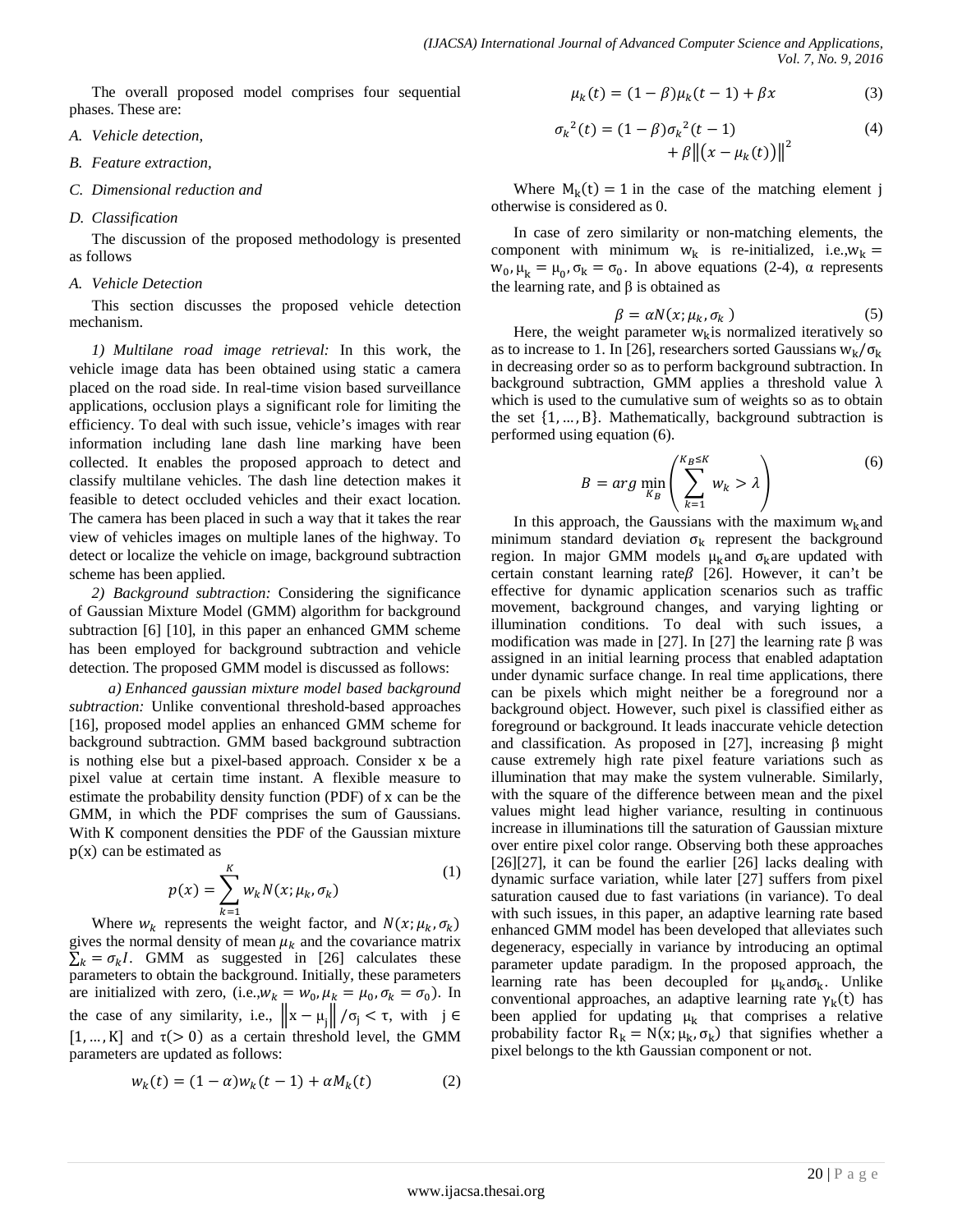$$
\gamma_k(t) = \gamma_k(t-1) + \frac{K+1}{K} R_k - \frac{1}{K} \sum_{i=1}^K R_i \tag{7}
$$

The implementation of the proposed adaptive learning rate can provide fast Gaussian component mean update as suggested in [27]. It can also enable coping up with fast illumination changes that can ensure precise ROI identification and localization. Now, substituting  $\gamma_k$  as  $\beta$  in (3), it can be found that the self-governing update of the variance can avoid pixel saturation; however, a fast update might result into degeneracy situation. To alleviate this issue, a semi-parametric model has been applied for variance calculation that can significantly enable quasi-linear adaptation, particularly in the case of small changes from the mean and a degraded response for significantly higher deviations. To achieve this, a sigmoid function has been derived as follows:

$$
f_{a,b}(x,\mu_k) = a + \frac{b - a}{1 + e^{-SE(x,\mu_k)}}
$$
(8)

Where,  $E(x, \mu_k) = (x - \mu_k)^T (x - \mu_k)$ . Here, S plays the role of sigmoid slope controller. Now, substituting (8) in (4), the variance update is obtained as

$$
\sigma_k^2(t) = (1 - \rho)\sigma_k^2(t - 1) + \rho f_{a,b}(x, \mu_k(t - 1))
$$
\n(9)

Where,  $\eta = 0.6$  and  $f_{a,b}(x, \mu)_{\mathcal{R}^+}$  limits  $\sigma_k$  to the region  $\mathcal{R} \in$  $\left[\frac{a+b}{2}, b\right]$ . Here, the values of a and b are selected in such way that  $R$  spans over one kth of the pixel range. Thus, applying the proposed adaptive learning rate based GMM model, background subtraction has been performed. The evaluation of the proposed scheme revealed that  $\gamma_k(0) = 0.05$  can give better performance for background subtraction. Once performing background subtraction, a connected component analysis (CCA) mechanism has been implemented so as to remove irrelevant connected pixels or blobs so as to enable accurate ROI localization.

*3) Vehicle region localization:* To enhance the vehicle region detection, CCA scheme has been applied that considers valid region, size, and location on the image to remove irrelevant components. Here, a hypothesis that the connected region signifies the Gaussian components belonging to the single lane has been taken into consideration. In the proposed approach, CCA has been performed based on the centroid position. To use the lane information, the width of the individual connected components based on the allied lane has been normalized. The normalized width has been used as the width of the connected component region divided by the width of the lane at the centroid of the connected region. Using the normalized width, it becomes flexible to compare the vehicle size at distinct locations. Thus, employing the enhanced GMM and CCA approaches the exact vehicle regions or the ROI have been localized, which has been followed by its feature extraction.

### *B. Feature Extraction*

Once estimating the vehicle region or the ROI, features have been extracted to execute further vehicle classification. In

a practical scenario, the vehicles of different categories such as sedan, SUV, MPV, van, truck, etc. would have different features. These high differences in features make classification intricate. As depicted below (Fig. 2) the vehicle (a) represents a MPV, (b) taxi, (c) van and (d) is the other commercial vehicles. These vehicles have different shape, size and color and therefore would have different features too. Considering a broad view of classification where these vehicles have to be classified into two categories, passenger and commercial or other types, to distinguish these vehicles correctly would be highly intricate because these vehicles can have same color, size etc. To enable efficient classification there is the need of certain robust image feature extraction and semantic learning paradigm.



Fig. 2. Vehicle images with significantly higher different features

In this paper, the deep learning approach has been applied to perform vehicle or ROI feature extraction. Here, a wellknown and robust image feature extraction model based on convolutional neural network (CNN) named AlexNet has been applied to extract ROI features. AlexNet is a multilayered DNN that functions based on convolutional neural network concept and works on ImageNet data. Ironically, the direct implementation of AlexNet DNN with generic computing systems and data elements is not feasible; therefore we have applied a parallel DNN model called CaffeNet [28] with AlexNet. It enabled AlexNet function on general purpose computers. The brief of the AlexNet DNN scheme is presented as follows:

*1) AlexNet DNN based feature extraction:* In this paper, CaffeNet based AlexNet feature extraction has been performed on vehicle dataset LSVRC-2012. The developed feature extraction model has been trained over the localized vehicle ROI data. To enable ROI data for feature extraction with multilayered AlexNet DNN, each vehicle region image has been resized to  $256 \times 256$  dimension. As depicted in Fig. 3, AlexNet comprises five CONVOLUTIONAL LAYERS (CONV1-CONV5) and three FULLY CONNECTED LAYERS (FC6-FC8). The initial layer of this model can have general features resembling Gabor information and blob features. On the contrary, the higher layers comprise significant information for classification; therefore in AlexNet (Fig. 3) five CONVOLUTIONAL LAYERS and two FULLY CONNECTED LAYERS (FC6 and FC7) have been applied to extract features at different layers. Here, each convolutional layer comprises multiple kernels where each kernel signifies a 3D filter connected to the outputs of the preceding layer. In case of fully-connected layers (FC6-FC8), the individual layer comprises multiple neurons containing a real positive value.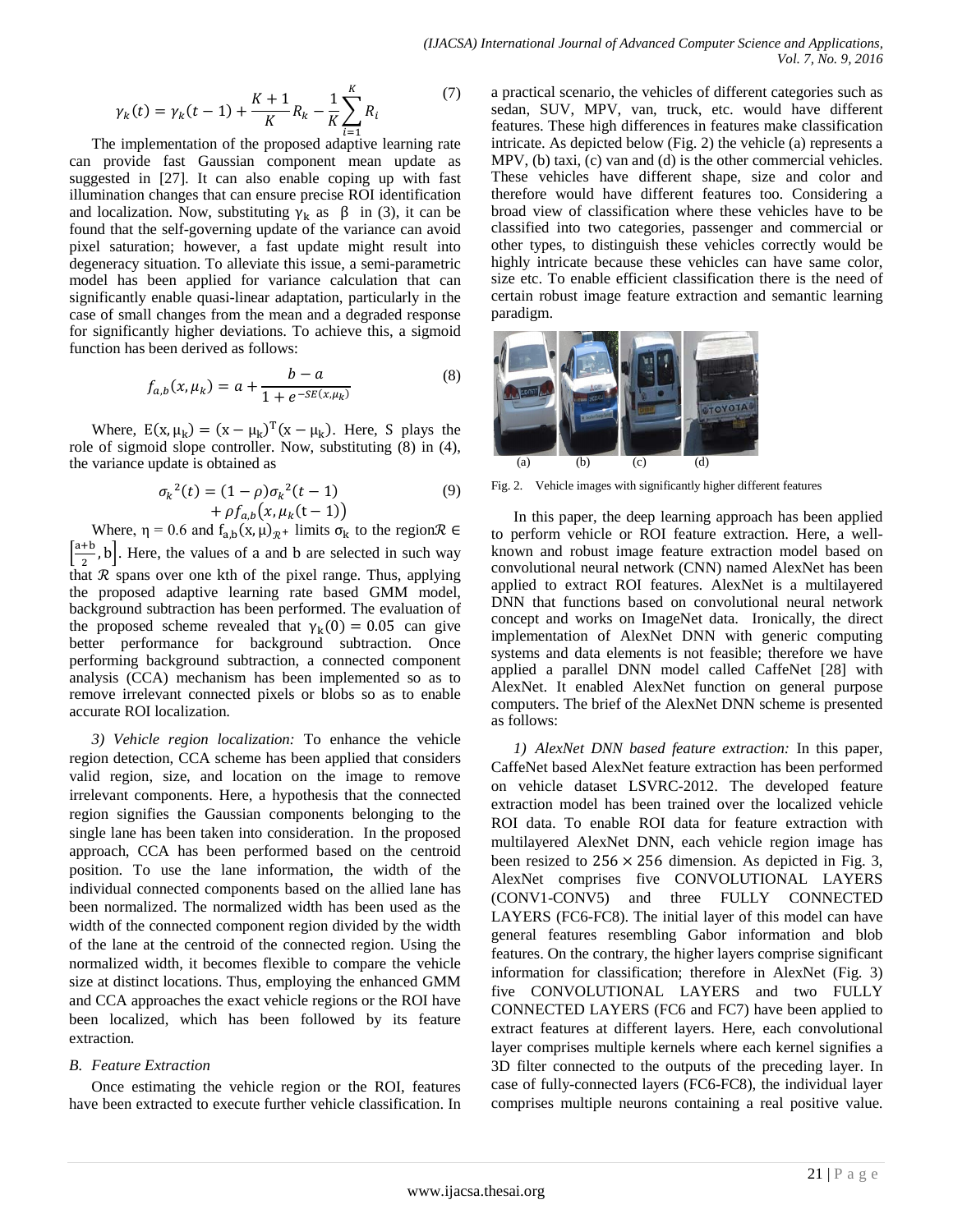The individual neuron is connected to all the neurons of the previous layer. In this paper, features have been obtained at the two fully connected layers, FC6 and FC7. To achieve better performance, 4096-dimensional features have been obtained at the higher layers of the DNN, FC6 and FC7. These extracted features have been presented in terms of a feature vector  $F_V = (f_1, f_2, f_3, \dots, f_{4096})$  which has been later processed for dimensional reduction and feature selection. Once retrieving the features, the implementation of dimensional reduction schemes can enable swift and accurate vehicle classification. In this work, two-dimensional reduction algorithms, principle component analysis (PCA) and linear Discriminant analysis (LDA) have been applied to perform dimensional reduction and feature selection. Similar to the AlexNet DNN based feature extraction, SIFT approach has been applied to examine relative performance efficacy.

*2) SIFT based feature extraction:* This is the matter of fact that feature extraction, selection and its mapping plays a significant role to perform classification. The majority of classification systems are still insignificant because of lower inter-class scatter, particularly with vehicle's multiclass classification. In practice, the vehicle region or ROI in the image might be very small in size than the overall image size and even the change in lighting can introduce additional intricacies and the insignificant feature that eventually might impact classification accuracy. Here an effort has been made to enhance vehicle detection by applying an enhanced GMM background subtraction model. However, considering existing work and suggestions [25], in this paper, SIFT approach has also been applied to extract ROI features. To retrieve SIFTbased features, four directional filtering 128 SIFT feature descriptors of the each image have been obtained, i.e., 128 dimensional vectors. Similar to AlexNet features, SIFT features has been processed for dimensional reduction using PCA and LDA. It has been followed by SVM-based classification. The retrieved vectors have been projected to PCA algorithm for dimensional reduction. In this paper, the first 64 dimensional vectors have been considered and employing 32 Gaussian components distribution; fisher encoding has been done that eventually generates 4096 dimensional feature vector, which is equivalent to the AlexNet-FC6/FC7.

The discussion of the proposed dimensional reduction approach is presented as follows:



Fig. 3. AlexNet DNN Architecture

### *C. Dimensional Reduction and Classification*

As discussed above, in feature extraction AlexNet as well as SIFT feature descriptors retrieved 4096-dimensional features for each image and therefore to achieve computation and time efficient classification, two predominant dimensional reduction and feature selection approaches, PCA and LDA have been applied. A brief of the applied dimensional reduction approaches is given as follows:

*1) PRINCIPLE COMPONENT ANALYSIS:* In this work, it is intended to classify vehicles in multiple classes. In general, the feature components extracted from PCA algorithm used to be the most expressive features (MEF), while LDA employs the most discriminating features (MDF) function. In PCAbased approach distinct principle component (PCS) is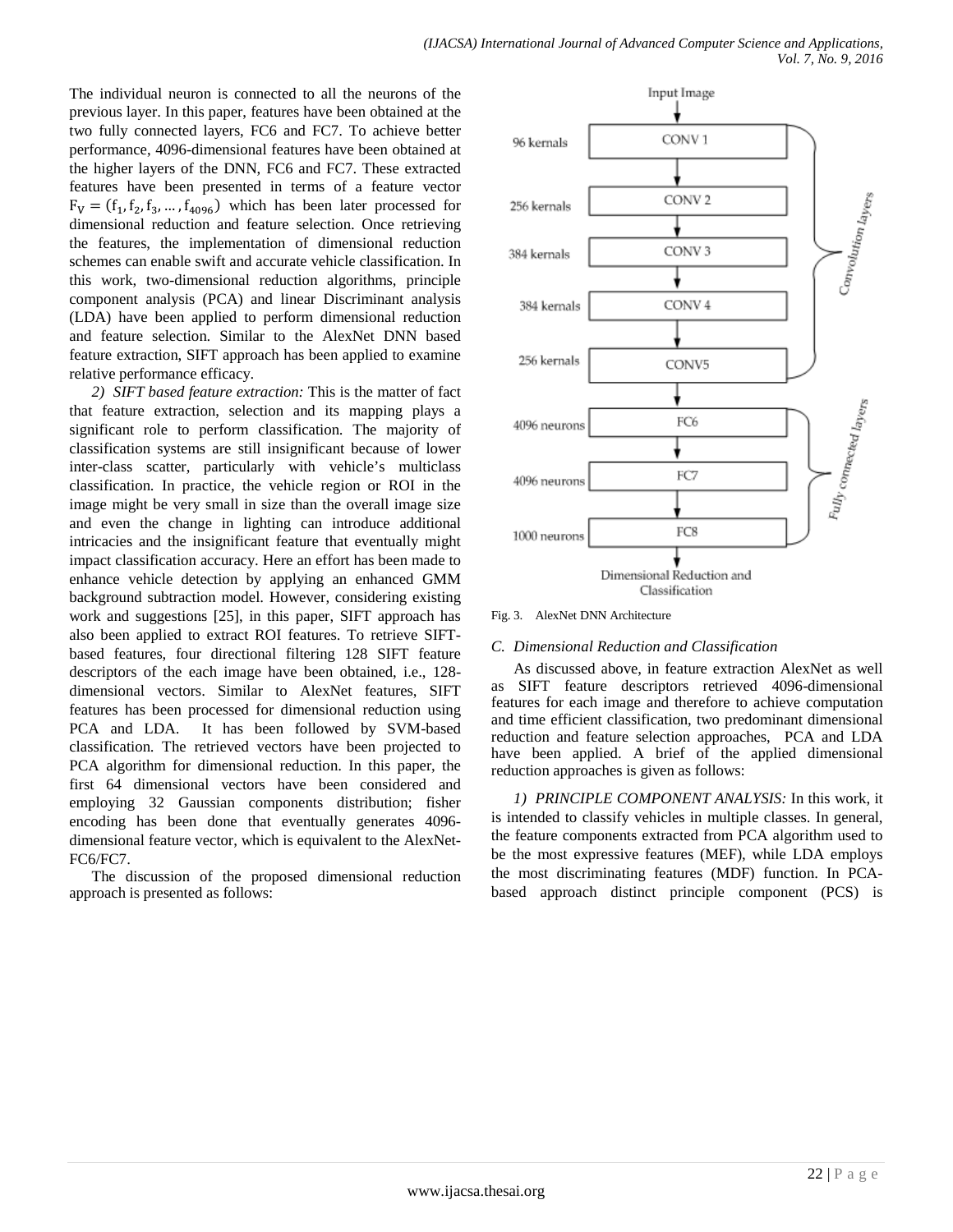generated for an individual class. However, despite of retrieving the distance from the average principal component of each class, the PCA vectors have been trained using SVM classifier. Here, radial basis function (RBF) kernel has been applied for SVM training. SVM has been trained to retrieve the largest feasible classification margin that signifies the lowest value of  $w$  in

$$
\frac{1}{2}w^T w + E \sum \varepsilon_i \tag{10}
$$

Where  $\varepsilon_i \geq 0$  and E is the error tolerance level.

To perform classification, the training vectors have been categorized in labeled pairs  $L_i(x_i, y_i)$  where  $x_i$  states the training vector, while the class label of  $x_i$  is given by  $y_i \in$  ${-1, 1}$ . In classification, the hyperplane groups highest feasible points of the same class on the same side, while increasing the distance of either class from it. To achieve optimal classification accuracy 10-fold cross validation has been performed. To perform testing, a test image data has been processed for PCS estimation which has been followed by its principle component classification using trained SVM.

*2) Linear discriminant analysis:* As discussed above, PCA-based schemes employ MEFs to perform classification. However, MEFs can't be the MDFs all the time. On the contrary, LDA can perform automatic feature selection that can enable efficient feature space for further classification. To alleviate the issue of high dimensionality, LDA has been initiated by employing PCA, where all the vehicle region data or ROI irrespective of the class label has been projected onto a single PCS. The dimension of the PCS has been confined by the total training image minus the number of classes. In this model, two distinct metrics have been estimated, intra-class scatter matrix  $I_{ICW}$  and inter-class scatter matrix $I_{IOS}$ . Mathematically these matrixes have been estimated as

$$
I_{ICW} = \sum_{i=1}^{C} \sum_{j=1}^{M_i} (y_j - \mu_i)(y_j - \mu_i)^T
$$
(11)  

$$
I_{IOS} = \sum_{i=1}^{C} (\mu_i - \mu)(\mu_i - \mu)^T,
$$
(12)

Where  $C$  represents the total number of classes,  $\mu_i$  states the average vector of a class i, and  $M_i$  signifies the number of samples within i. Thus, the average of the average vectors is obtained as

$$
\mu = \frac{1}{C} \sum_{i=1}^{C} \mu_i \tag{13}
$$

LDA approach focuses on maximizing the inter-class scatter while reducing the intra-class scatter by increasing the ratio det $|S_B|/det|S_w|$ . The significance of applying this ratio is that in the case of a non-singular  $I_{\text{IOS}}$  matrix, the ratio can be increased when the column vectors of the projection matrix W can be the eigenvectors of $I_{ICW}$ <sup>-1</sup> $I_{IOS}$ . Here, the projection matrix W with  $C - 1$  dimension assigns the training data onto a new space, usually called fisher vector. Thus, W is applied for projecting all the training samples onto the fisher vector. The retrieved feature vector  $F_{VR} = (f_{1R}, f_{2R}, f_{3R}, ..., f_{4096R})$  has been further used for classification.

In the proposed approach, the obtained vectors have been used to form a know discovery-tree that in the later stage has estimated the nearest neighbors during classification.

In addition to the AlexNet DNN based feature extraction, in this research SIFT has been applied for feature selection, which has been further processed for dimensional reduction using PCA and PLA (Fig. 1).

## *D. Classification*

In this paper, a polynomial kernel based support vector machine (SVM) has been applied to perform vehicle classification. The extracted and dimensionally reduced features from LDA and PCA (Table 1) have been projected and mapped for SVM- based classification. To achieve optimal classification accuracy, 10-fold cross validation has been done. The vehicles have been classified into two broad classes, passenger and other, where passenger class contains vehicle types SUV, van, bus, and cars.

TABLE I. DIMENSIONAL REDUCTION AND CLASSIFICATION SCHEMES

| <b>Data Feature</b> | <b>Dimensional Reduction</b> | <b>Classification</b> |
|---------------------|------------------------------|-----------------------|
| AlexNet             | PCA                          | <b>SVM</b>            |
| <b>AlexNet</b>      | LDA                          | <b>SVM</b>            |
| SIFT-FV             | PCA                          | <b>SVM</b>            |
| SIFT-FV             | LDA.                         | <b>SVM</b>            |

Thus, the overall research implementation of the presented work is depicted in Fig. 4



Fig. 4. Implementation Model

The performance evaluation of the proposed vehicle detection and classification algorithm has been discussed in following section.

### V. RESULTS AND ANALYSIS

The results obtained are discussed in this section. To perform vehicle detection and classification, a total of 400 images of the vehicles with rear information were used for analysis. Among these images 200 images were from the vehicle catagory sedan, SUV, etc. or passenger category while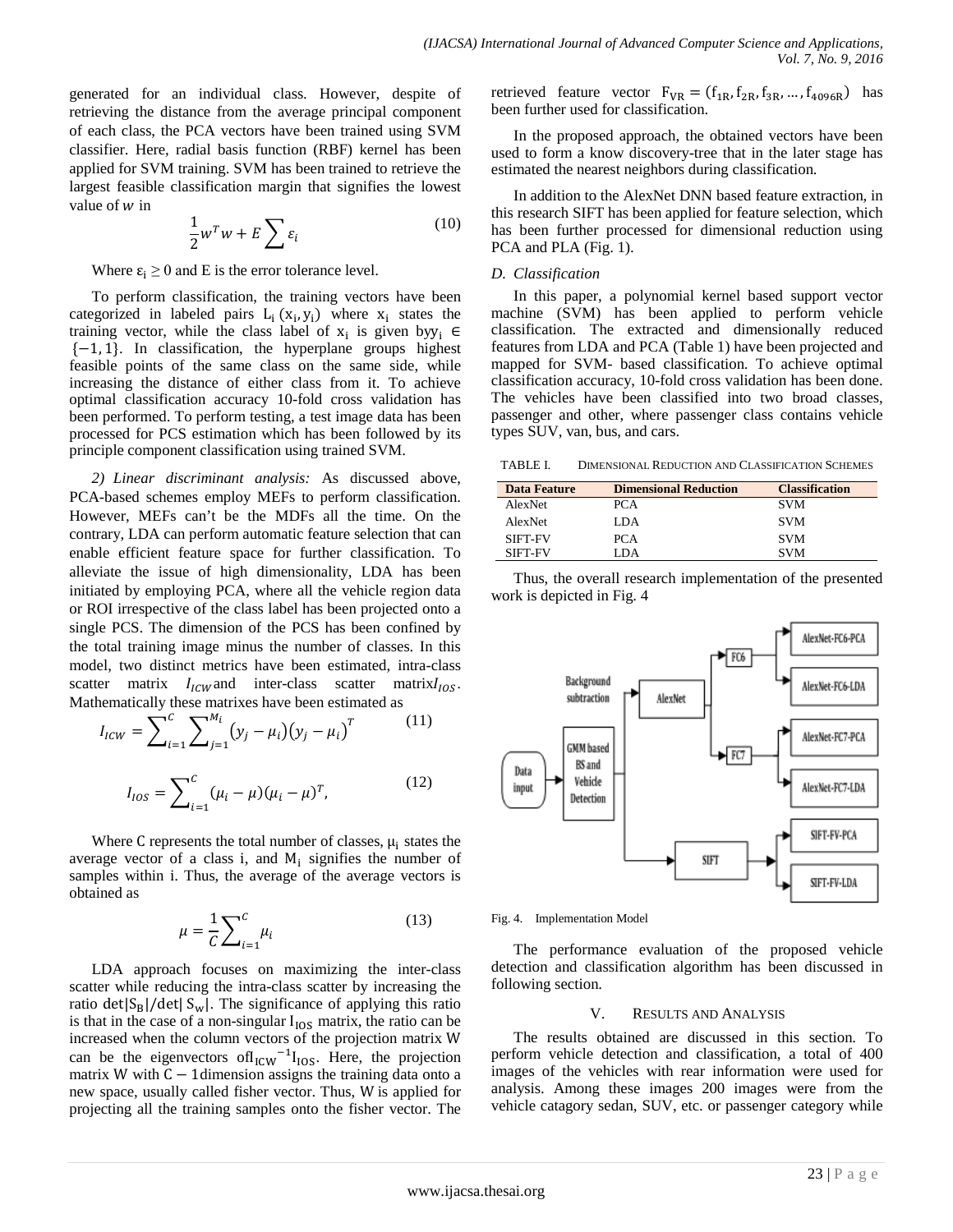remaining 200 images were other types including bus, cab, etc. The data was equally selected so as to maintain the similar size of both classes. The initial or the normal size of the images was4184  $\times$  3108 that was later resized to 1046  $\times$  777 for vehicle detection purpose. Once performing background subtraction using Gaussian Mixture Model (GMM), the localized ROI or vehicle region was mapped to the original image with natural resolution. To initiate classification process, the mapped image data was resized to  $256 \times 256$  size and was fed as input to the AlexNet DNN. With AlexNet DNN based feature extraction, from each image the high layer features FC6 and FC7 were obtained, where each layer possesses 4096 dimensional fetaures. Retrieving the overall features, it was passed to dimensional reduction schemes, PCA and LDA. The dimensionally reduced features were then projected to polynomial kernel function based SVM for multi-class classification. Also, as a parallel model was developed to retrieve features using SIFT scheme. In this approach, the SIFT descriptors of the images were obtained in 128-dimensional vectors which was then projected to PCA for dimensional reduction. The initial 50% of the PCA were selected for analysis, i.e., 64 dimensions. Finally applying 32 Gaussian components distribution, fisher encoding was performed that eventually provided 4096-dimensional feature vector, equivalent to the AlexNet-FC6/FC7. The overall algorithm was developed using MATLAB 2015b tool. Also, VlFeat-0.9.20 toolbox was used to enable swift and easy implementation and processing. The two-class classification results for passenger vehicles and others are presented in Table 2.

| TABLE II. | <b>VEHICLE CLASSIFICATION ACCURACY</b> |
|-----------|----------------------------------------|
|-----------|----------------------------------------|

| <b>Features</b>     | <b>Classification Accuracy</b><br>(9/0) |
|---------------------|-----------------------------------------|
| GAX6-PCA            | 96.75                                   |
| GAX6-LDA            | 97.80                                   |
| GAX7-PCA            | 91.40                                   |
| GAX-7LDA            | 96.30                                   |
| <b>GSIFT-FV-PCA</b> | 96.25                                   |
| <b>GSIFT-FV-LDA</b> | 96.45                                   |
|                     |                                         |

\* GAX signifies proposed GMM detection preceded AlexNet DNN

TABLE III. RELATIVE PERFORMANCE ANALYSIS

| <b>Techniques</b>   | <b>Classification Accuracy</b><br>(%) |
|---------------------|---------------------------------------|
| PCA+DFVS[25]        | 95.85                                 |
| $PCA+DIVS$ [25]     | 94.15                                 |
| PCA+DIVS+DFVS [25]  | 96.42                                 |
| SIFT-FV-PCA [29]    | 92.30                                 |
| SIFT-FV-LDA [29]    | 91.30                                 |
| AlexNet F6-PCA [16] | 96.45                                 |
| AlexNet F6-LDA [16] | 97.00                                 |
| AlexNet F7-PCA [16] | 96.80                                 |
| AlexNet F7LDA [16]  | 96.10                                 |
| *GAX6-PCA           | 96.75                                 |
| *GAX6-LDA           | 97.80                                 |
| *GAX7-PCA           | 91.40                                 |
| *GAX-7LDA           | 96.30                                 |
| *GSIFT-FV-PCA       | 96.25                                 |
| *GSIFT-FV-LDA       | 96.45                                 |

\* GAX signifies proposed GMM detection preceded AlexNet DNN

Considering comparative performance of the proposed model and others [16], the impact the enhanced GMM for vehicle detection can be easily visualized. The proposed adaptive learning rate based GMM has enabled more accurate vehicle detection under different background and illumination conditions. Now, for classification performance analysis, it can be found that AlexNet FC6 with LDA outperforms other combinations or approaches for two-class classification. Here (Table 2), it can be seen that FC6 feature with LDA dimensional reduction gives classification accuracy of 97.80%, which is higher than FC7 features with PCA (91.40%) and LDA (96.30%). Considering an alternative of DNN, SIFTbased features have also exhibited better with LDA (96.45%) than PCA (96.25%). It states that higher layer DNN features with LDA can give efficient mapped features to perform vehicle classification even with low annotated data.

#### VI. CONCLUSION

In this paper, a multilevel optimization measure has been proposed for vehicle detection and classification. Considering the limitations of traditional threshold-based background subtraction schemes, an enhanced adaptive learning rate based GMM algorithm has been developed, which has enabled precise vehicle detection under varying frame background frame features and illumination. To avoid occlusion, in multilane traffic conditions, vehicle's rear features and lane dash markings have been taken into consideration. The application of connected component analysis (CCA) has enabled efficient vehicle region or ROI localization. An enhanced deep convolutional neural network (DNN), named AlexNet has been applied for ROI feature extraction. The implementation of AlexNet-DNN's higher layer features (FC6 and FC7) has exhibited better accuracy, because of higher feature informative contents. As a comparative model, SIFT feature descriptors have been obtained for the ROI. The retrieved 4096-dimensional features from AlexNet-FC6, FC7 and SIFT has been processed for dimensional reduction using PCA and LDA. To perform classification, in this paper polynomial kernel based SVM classifier has been applied that classifies vehicle data into passenger (car, taxi, sedan, SUV) and other types. Results exhibit that AlexNet FC6 features with LDA gives highest classification accuracy of 97.80%, followed by AlexNet-FC6 with PCA (96.75%). The highest accuracy with AlexNet-FC7 has been found lower than AlexNet FC6. Similarly, SIFT features with PCA and LDA (SVM with 10 fold cross validation) has exhibited classification accuracy of 96.25% and 96.45% respectively. The proposed scheme has outperformed other approach because of enhancements introduced regarding adaptive learning rate based GMM. This work has exhibited that adaptive learning rate based GMM with higher layers DNN features can lead optimal vehicle detection and classification. In general, DNN suffers from weight estimation and learning complexity issues, and hence to make this system more effective and time efficient, in future efforts can be made to enhance DNN learning. Concepts such as, shared weight estimation based CNN learning can also be explored to make the proposed system time efficient. In future,